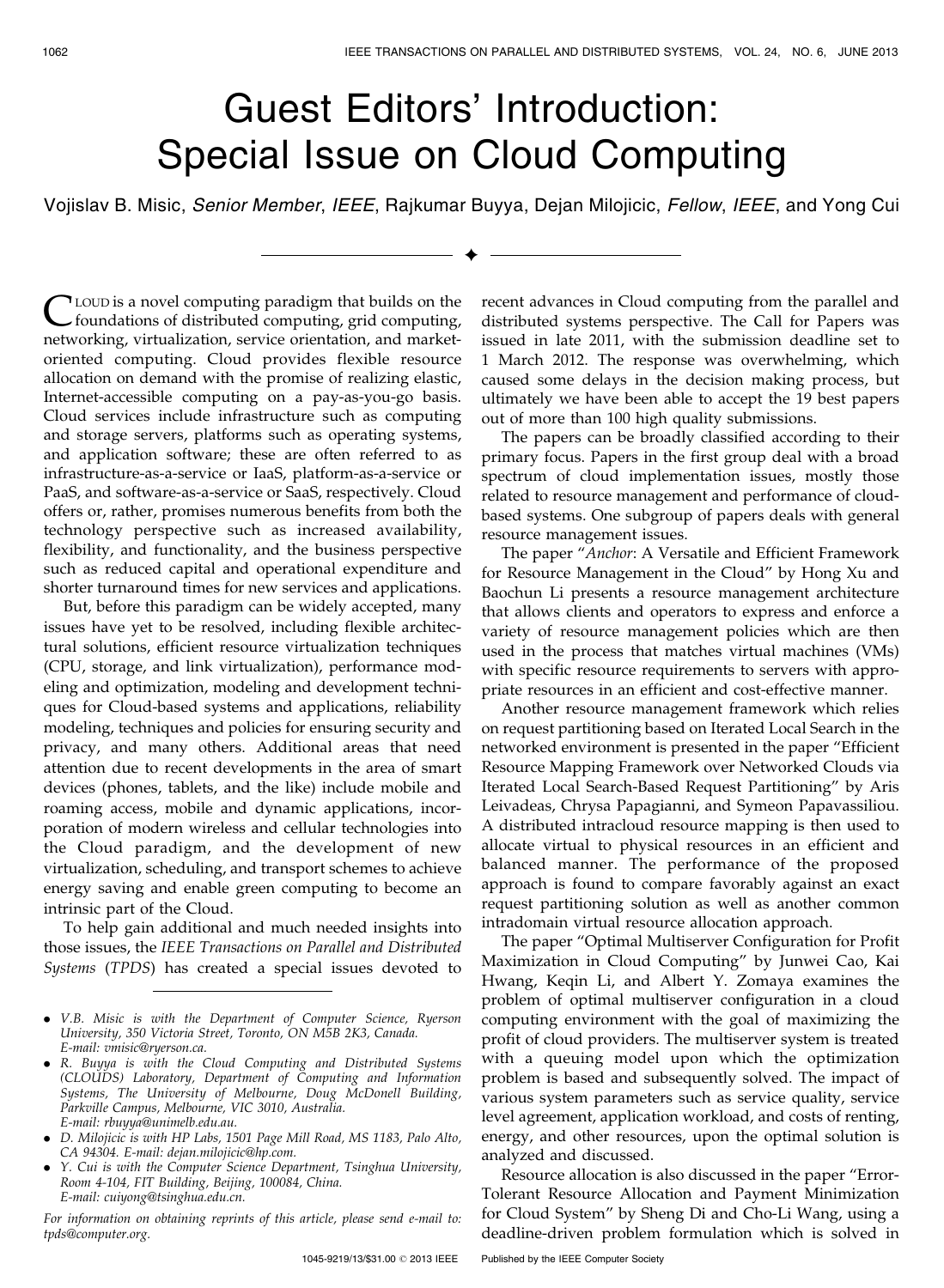polynomial time using a novel solution approach. The solution is then augmented with an error-tolerant approach that ensures tasks will be completed by the specified deadline even under inaccurate workload prediction, which is validated through extensive experiments.

Virtualization is a technique commonly used in cloud data centers to leverage the power of modern server architectures; however, it does pose many challenges of its own. The papers in the next subgroup highlight some of these challenges and offer efficient solutions to them.

Dynamic resource allocation based on virtualization technology is analyzed in the paper "Dynamic Resource Allocation Using Virtual Machines for Cloud Computing Environment" by Zhen Xiao, Weijia Song, and Qi Chen, who measure the unevenness of resource utilization through a proxy metric of "skewness." By minimizing skewness, different workloads can be accommodated with ease, thus leading to improvements in server resource utilization. A set of heuristics is also developed to prevent system overload while improving energy efficiency.

A different look at virtualization is presented in the paper "Performance Enhancement for Network I/O Virtualization with Efficient Interrupt Coalescing and Virtual Receive-Side Scaling" by HaiBing Guan, YaoZu Dong, RuHui Ma, Dongxiao Xu, Yang Zhang, and Jian Li, where a comprehensive optimization-based approach is described to address both the challenges of network I/O virtualization and efficient use of multicore processors. Experiments on a Xen virtualization platform confirm that performance challenges can be successfully solved for substantial performance improvements.

The paper "A New Disk I/O Model of Virtualized Cloud Environment" by Dingding Li, Xiaofei Liao, Hai Jin, Bingbing Zhou, and Qi Zhang focuses on problems posed by virtualization from the standpoint of disk I/O performance and proposes a novel I/O model in which the guest file system uses synchronous I/O operations while the host file system uses asynchronous ones. Experimental results with the prototype system in Xen hypervisor environment demonstrate the advantages of this approach over the conventional solutions.

The paper "Improving Data Center Network Utilization Using Near-Optimal Traffic Engineering" by Fung Po Tso and Dimitrios P. Pezaros focuses on multipath routing in data center networks, with the goal of constructing a routing algorithm that simultaneously provides simple path discovery, path diversity even in the presence of nonuniform cost links, and minimal link utilization. One such routing algorithm is described in the paper and it is shown that the use of this algorithm, together with a simple modification of the current canonical tree data center architecture, can significantly reduce maximum link utilization and increase the efficiency of the network.

Energy efficiency is also an important issue in cloud data centers, as exemplified by the techniques proposed in the following two papers.

The paper "Electricity Cost Saving Strategy in Data Centers by Using Energy Storage" by Yuanxiong Guo and Yuguang Fang addresses the possibility of using energy storage in data centers with the goal of reducing the cost of

electricity usage under a wide range of fluctuations of electricity price and data center workloads. The online algorithm presented in the paper achieves an explicit tradeoff between energy storage capacity and cost savings, and allows for effective energy management and, consequently, reductions in operating cost of cloud data centers.

The energy efficiency of cloud data centers can be improved by powering down unnecessary servers during time periods with reduced workload; however, the savings depend on the predictability of the future workload. The paper "Simple and Effective Dynamic Provisioning for Power-Proportional Data Centers" by Tan Lu, Minghua Chen, and Lachlan L.H. Andrew discusses novel decentralized dynamic provisioning algorithms that allow cloud operators to reduce power consumption in this way, and shows that effective solutions can be obtained without excessive knowledge of future workload requirements.

The second group of papers deals with various issues related to cloud applications, first and foremost security and privacy.

As cloud resources may be available to a large number of users, protecting the confidentiality of customer data is among the top priority requirements for cloud systems. The paper "Harnessing the Cloud for Securely Outsourcing Large-Scale Systems of Linear Equations" by Cong Wang, Kui Ren, Jia Wang, and Qian Wang investigates a secure outsourcing mechanism that allows customers to securely harness the cloud while keeping the sensitive input and output data private. Furthermore, an efficient result verification mechanism is proposed to protect data from tampering. While the mechanism is demonstrated in the context of solving large systems of linear equations, it can be easily modified to other similar applications that use the cloud.

On the other hand, there may be situations in which multiple users need to share data through the cloud—but in a controlled manner. The problems arising from such a setup are analyzed in the paper "Mona: Secure Multi-Owner Data Sharing for Dynamic Groups in the Cloud" by Xuefeng Liu, Yuqing Zhang, Boyang Wang, and Jingbo Yan, where group signatures and dynamic broadcast encryption techniques are leveraged to create a secure multi-owner data sharing scheme dubbed "Mona." Mona allows anonymous data sharing with very little overhead, in terms of both storage and computation, even with frequent changes of membership in the owner set.

The paper "A Privacy Leakage Upper Bound Constraint-Based Approach for Cost-Effective Privacy Preserving of Intermediate Data Sets in Cloud" by Xuyun Zhang, Chang Liu, Surya Nepal, Suraj Pandey, and Jinjun Chen deals with the problem of preserving the privacy of intermediate datasets—data produced during computation and saved in order to avoid recomputation and improve efficiency. The approach proposed in the paper avoids encryption of all such datasets by exploiting privacy leakage constraints to determine which data sets should be encrypted and which can be left in the clear. The proposed approach is shown to reduce computational cost while still satisfying the privacy requirements of data holders.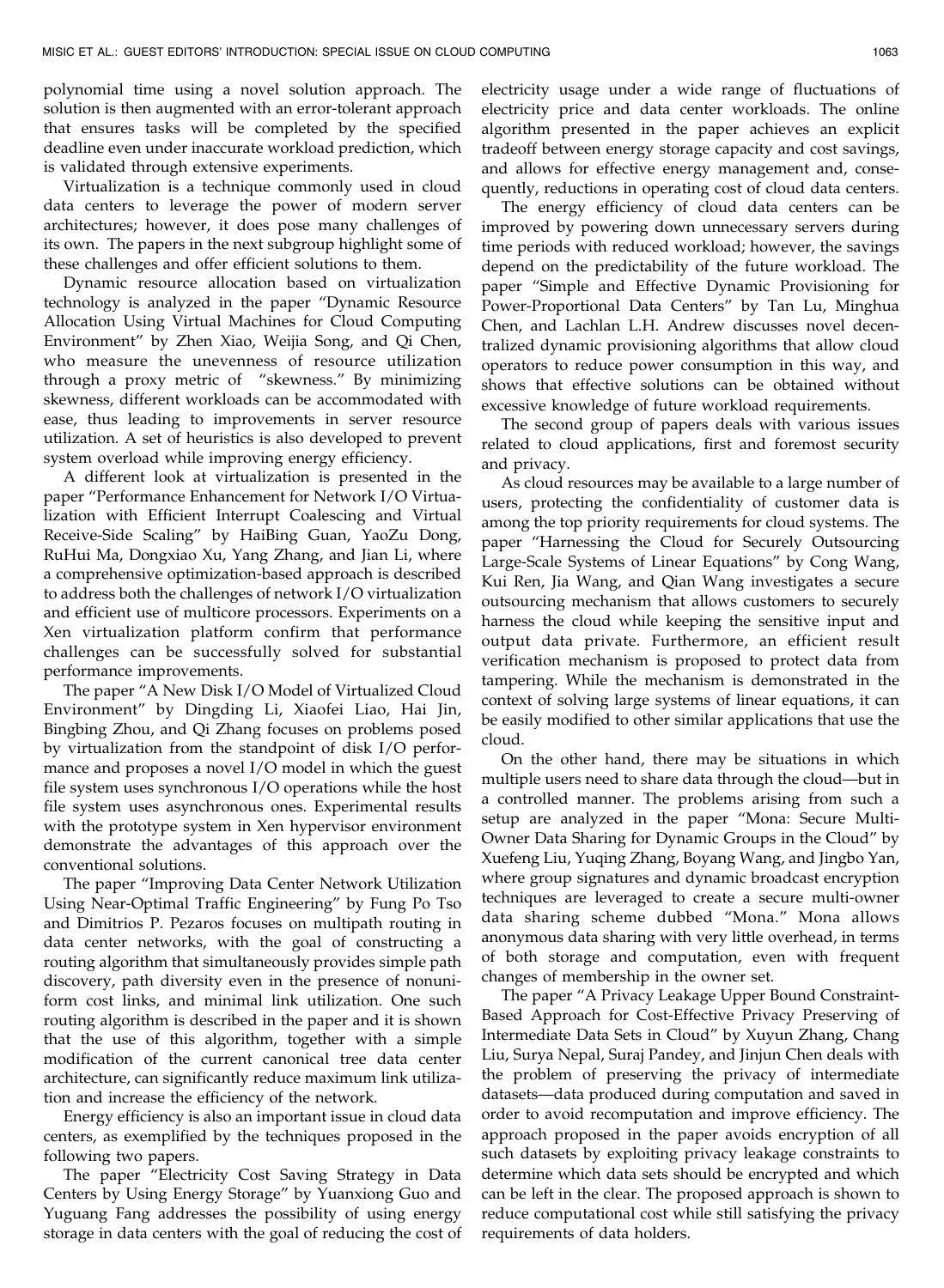The paper "A Truthful Dynamic Workflow Scheduling Mechanism for Commercial Multicloud Environments" by Hamid Mohammadi Fard, Radu Prodan, and Thomas Fahringer presents a pricing model and a scheduling mechanism that compensate for selfish behavior of individual users and thus allow for optimal behavior with respect to the efficiency of the entire system to be achieved.

Issues related to costing are the topic of the following papers.

The paper "QoS Ranking Prediction for Cloud Services" by Zibin Zheng, Xinmiao Wu, Yilei Zhang, Michael R. Lyu, and Jianmin Wang discusses QoS ranking of cloud services and proposes a prediction framework that takes advantage of past service usage experiences. On the basis of this framework, personalized QoS ranking prediction approaches are proposed and analyzed; experiments using real-world data show that the performance of the framework exceeds that of other competing approaches.

The paper "Cloudy with a Chance of Cost Savings" by Byung Chul Tak, Bhuvan Urgaonkar, and Anand Sivasubramaniam discusses a range of hosting options for cloudbased systems and their impact on economic indicators, most notably the cost of deployment. The analysis considers a range of important application characteristics, as well as workload variance and cloud elasticity, using familiar applications from the TPC (Transaction Processing Council) benchmark suite.

The paper "A Highly Practical Approach toward Achieving Minimum Data Sets Storage Cost in the Cloud" by Dong Yuan, Yun Yang, Xiao Liu, Wenhao Li, Lizhen Cui, Meng Xu, and Jinjun Chen focuses on storage strategies for large application datasets to be stored in the cloud and their associated cost. Various alternatives are analyzed and the tradeoffs thereby incurred are discussed, and it is shown that the cost effectiveness can be optimized in a wide range of parameter values.

Finally, the two papers described below deal with diagnostics and benchmarking.

Diagnostics of cloud systems requires efficient diagnostics tools capable of unsupervised operation at a desired level of granularity. The paper "Toward Fine-Grained, Unsupervised, Scalable Performance Diagnosis for Production Cloud Computing Systems" by Haibo Mi, Huaimin Wang, Yangfan Zhou, Michael Rung-Tsong Lyu, and Hua Cai discusses these requirements and proposes the architecture and implementation details for the tool dubbed "CloudDiag" that relies on advanced statistical techniques and a fast matrix recovery algorithm to effectively pinpoint the causes of performance problems without requiring extensive domain-specific knowledge of the host system.

The paper "C-MART: Benchmarking the Cloud" by Andrew Turner, Andrew Fox, John Payne, and Hyong S. Kim discusses the problems arising from the need to benchmark cloud systems in order to ensure maximum resource utilization and thus minimize the cost for the cloud providers and operators. They present "C-MART," a benchmark designed to emulate the characteristics of modern web applications executing in a cloud environment. Through flexible design and comprehensive architecture, C-MART can vastly increase the accuracy of detecting various resource usage problems, and thus improve the performance of cloud systems using it.

In conclusion, we may safely say that the papers presented in this special issue demonstrate the breadth and diversity of research in the field of cloud computing. We wish to thank both the authors and the reviewers for their hard work and the effort they have invested in helping us assemble this special issue. We would also like to express our sincere gratitude to the Editor-in-Chief, Professor Ivan Stojmenovic, for extending this opportunity and for his tireless guidance throughout the process, and the editorial staff of TPDS for their continuous support and professionalism.

> Vojislav B. Misic Rajkumar Buyya Dejan Milojicic Yong Cui Guest Editors